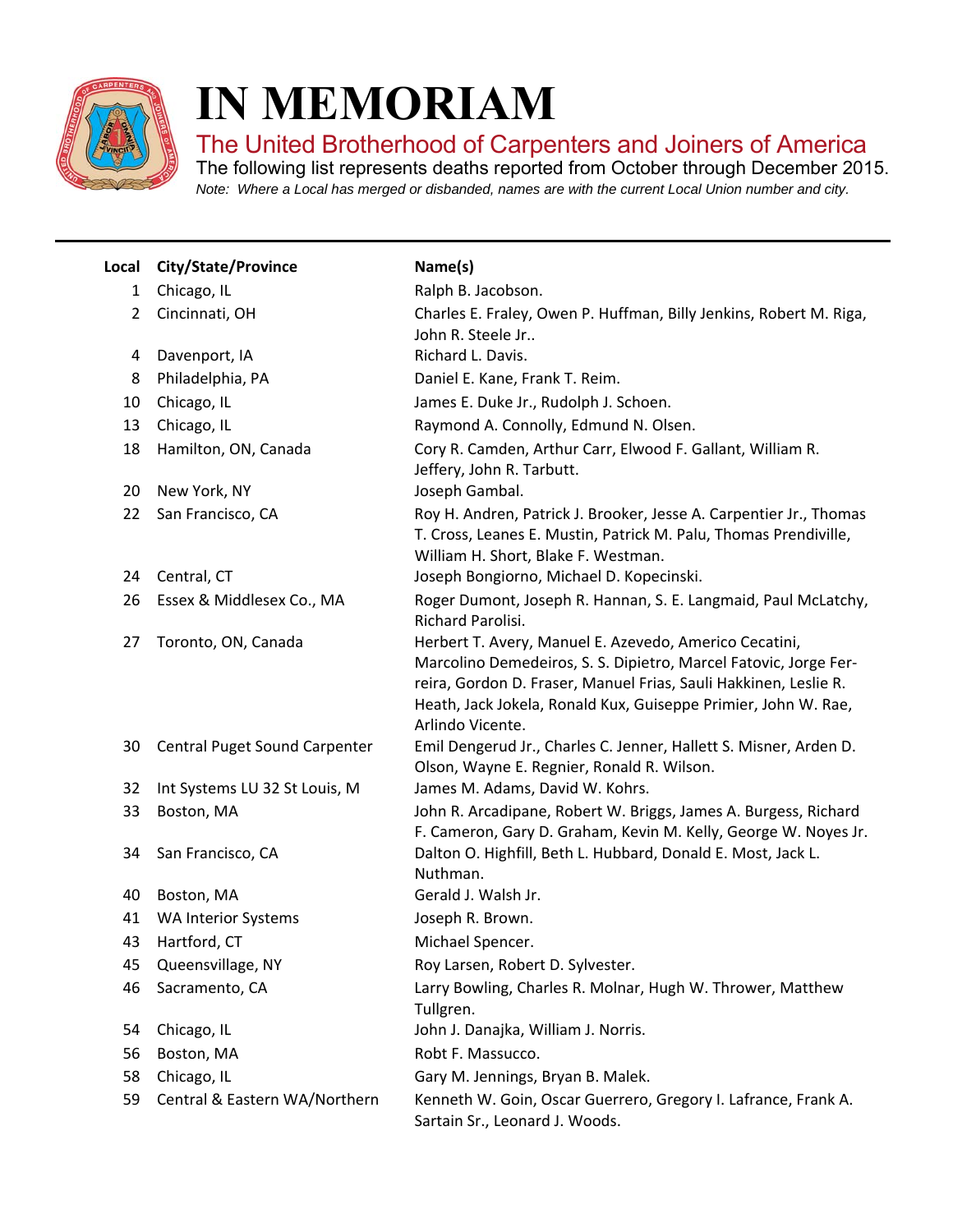| 67        | Boston, MA                     | John B. Olsen.                                                                                                                                                                                                                           |
|-----------|--------------------------------|------------------------------------------------------------------------------------------------------------------------------------------------------------------------------------------------------------------------------------------|
| 70        | North Puget Sound Carpenters   | Frank E. Hearon, Gerald J. VanAllen.                                                                                                                                                                                                     |
| 80        | Chicago, IL                    | James H. Brown, Ernest F. Tenuto, Elmer Willhoit.                                                                                                                                                                                        |
| 82        | Great Falls, MT                | Larry R. McAllister, Leo W. Tempel, Aleck Vavas.                                                                                                                                                                                         |
| 83        | Halifax, NS, Canada            | Richard N. Dooks, Williams J. Hackel, Lawrence H. Langille, Dana<br>C. Sawler.                                                                                                                                                           |
| 84        | California, PA                 | Todd W. Sawicky.                                                                                                                                                                                                                         |
| 86        | Pittsburgh, PA                 | John A. Klepacz.                                                                                                                                                                                                                         |
| 92        | St Louis, MO                   | Albert J. Behlmann, Mark A. Behlmann, Tim H. Stennett, Richard<br>A. Weik.                                                                                                                                                               |
| 93        | Ottawa, ON, Canada             | Claude Brideau, Roger Charlebois, Michele Lorusso, Francois G.<br>Rainville, Fernand Thibeault.                                                                                                                                          |
| 94        | Providence, RI                 | John C. Desisto, John B. Hopkins, William C. Hopkins, Paul J.<br>Laplume, Ralph Notarianni, John Scott, Michael Tavares.                                                                                                                 |
| 96        | Millwrights, Kennewick, WA     | Lyle E. Calhoon, William A. Richmond.                                                                                                                                                                                                    |
| 97<br>101 | St. Louis, MO<br>Baltimore, MD | Steven E. Arnicar, Stanley Boyd, David W. Buckner, Scott C.<br>Cameron, Michael H. Chandler, Timothy J. Dunn, Raymond R.<br>Edwards, John P. Fearheiley, Charles E. Harris, Michael R. Jones.<br>Robert E. Russell, John C. Wintermoyer. |
| 102       | Oakland, CA                    | Joe E. Alameda, Ronald A. Samorano.                                                                                                                                                                                                      |
| 106       | Des Moines, IA                 | Roy W. Eilert, Gordon A. Evans, Barry P. Krohn.                                                                                                                                                                                          |
| 107       | Worcester, MA                  | Gregorie A. Croteau, William K. Konkel.                                                                                                                                                                                                  |
| 108       | Springfield, MA                | William B. Carlson, Donald R. Delance, F. S. McCarthy, Charles H.<br>Revord Jr., William Vadnais Jr.                                                                                                                                     |
| 111       | Merrimack Valley, MA           | Donald R. Sirois, Louis J. Sirois, John C. Vaillancourt, John G. Voter<br>Jr                                                                                                                                                             |
| 118       | Local 118 New Hamsphire        | Raymond L. Grondin, William B. Huckins, Michael Lacondrata.                                                                                                                                                                              |
| 122       | Philadelphia, PA               | James Beck.                                                                                                                                                                                                                              |
| 129       | South Puget Sound Carpenters   | David W. Eckman, Duane K. Sanders.                                                                                                                                                                                                       |
| 132       | Washington, DC                 | Chas E. Detwiler Sr., George H. Dove, Harry W. Hobbs.                                                                                                                                                                                    |
| 133       | Terre Haute, IN                | Charles L. Poths.                                                                                                                                                                                                                        |
|           | 134 Montreal, QC, Canada       | Richard Rocheleau.                                                                                                                                                                                                                       |
| 136       | Monroe, OH                     | Darin L. Cartwright, Orval O. Chewning, George R. Henderson,<br>Hugh Mahon, Perlie Maynard, Billy J. Ratcliff, Robert L. Steele,<br>Martin A. Suttle, James L. Varney, Clarence J. Yackey.                                               |
| 142       | Pittsburgh, PA                 | Thomas L. Graziani, Martin J. Kvasnak, Stanley M. Maslyk, James<br>J. McKee III, Gilbert T. Watson.                                                                                                                                      |
| 150       | Ventura County, CA             | Paul A. Fenske, Charles C. Huston.                                                                                                                                                                                                       |
| 152       | Contra Costa County, CA        | Jack T. Bowman, Aubrey O. Epps, Hose Looper, Leo Marquez,<br>Charles K. Martin, Dale H. Powers, Jose P. Raya, Robert E. Skaggs.                                                                                                          |
| 157       | New York, NY                   | James Brennan, Raffaele Camasta, Richard Defino, James B. Erb,<br>Robert A. Gordon, George Inozemcev, Joe D. Palmer, Andrzej<br>Popadiuk, Darren S. Reilly, Zbigniew Sobolewski.                                                         |
| 161       | Kenosha, WI                    | John G. Degrave, L. F. Wohlgefahrt.                                                                                                                                                                                                      |
| 165       | Pittsburgh, PA                 | Santo Papa.                                                                                                                                                                                                                              |
| 166       | Rock Island, IL                | Louie Krueger, Robert A. Vanthorre.                                                                                                                                                                                                      |
| 174       | Joliet, IL                     | John A. Darin.                                                                                                                                                                                                                           |
| 175       | LU 175 Louisville, KY          | James A. Wells.                                                                                                                                                                                                                          |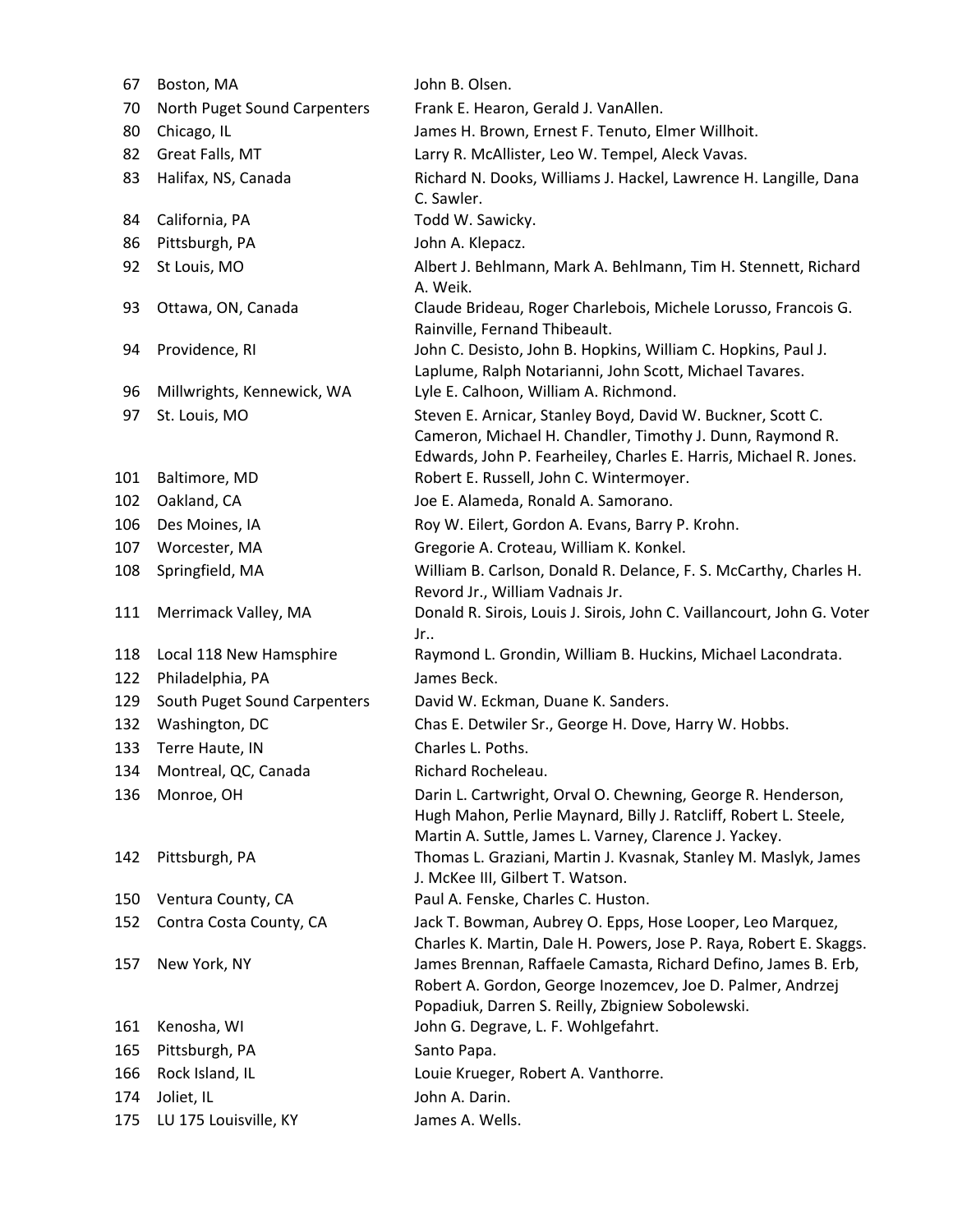| 180 | Vallejo, CA                   | Carl M. Lafreniere, Frank Marinovich, Joe E. Nicholson, Roy<br>Simons, Paul O. Walline, Clarence H. Wright.                                                                                    |
|-----|-------------------------------|------------------------------------------------------------------------------------------------------------------------------------------------------------------------------------------------|
| 181 | Chicago, IL                   | Stanley L. Banach, Michael F. Beals, Jason T. Granata, Walter G.<br>Pauer, George L. Signs, William Wilwers.                                                                                   |
| 184 | Salt Lake City, UT            | Paul O. Jaramillo.                                                                                                                                                                             |
| 195 | Peru, IL                      | Robert E. Fitzgerald, Joseph A. Marchiando.                                                                                                                                                    |
| 200 | Columbus, OH                  | Gary L. Adams, Norman C. Behnke, Emery D. Blackmon, Gary D.<br>Brown, Gregory B. Hillen, Ronald L. Hunton, James L. Mason, Ivor<br>L. Miller, John W. Nelson, Warren E. Sullivan.              |
| 202 | Traverse City, MI             | Ricky Fenstermaker.                                                                                                                                                                            |
| 209 | San Fernando Valley, CA       | Kenneth G. Backer, Frank A. Casillas, Michael J. Cole, Ruben<br>Cortez, Richard A. Hooker Sr                                                                                                   |
| 210 | Stamford, CT                  | Franco A. Capocci Sr., Frank A. Koniecki, Michael J. Lomme, Albert<br>Rocca Sr., Alfred W. Roy III, Richard L. Thompson.                                                                       |
| 211 | Pittsburgh, PA                | Frank J. Borres.                                                                                                                                                                               |
| 214 | Lebanon, PA                   | Russell S. Byers, Ralph Clark, James L. Miller Jr., Ellwood C. Palm,<br>George T. Ross.                                                                                                        |
| 215 | Lafayette, IN                 | Elmer E. Dungan, William E. Foster.                                                                                                                                                            |
| 216 | Fort Smith, AR                | James W. Sellers.                                                                                                                                                                              |
| 217 | San Mateo County, CA          | Arnold J. Bechtel, Carlo Carino.                                                                                                                                                               |
| 224 | LU 224 Evansville, IN         | Lewis M. Chanley, Jack R. Glover, Douglas A. Myers, Carl E. Smith,<br>Elmer R. Swartzentruber.                                                                                                 |
| 225 | Atlanta, GA                   | Larry E. Blalock.                                                                                                                                                                              |
| 230 | Pittsburgh, PA                | Vincent J. Candelore.                                                                                                                                                                          |
| 232 | Fort Wayne, IN                | James E. McClellan.                                                                                                                                                                            |
| 237 | Peoria, IL                    | John F. Miller, Douglas L. Sheppelman, Troy M. Sprout.                                                                                                                                         |
| 243 | Champaign, IL                 | Robert J. Hoffman, Jeremy Huston, Robert E. Osborn.                                                                                                                                            |
| 250 | Waukegan, IL                  | Joseph Bernardi, Timo A. Coske, Gerald L. Devereaux, Frank G.<br>Grzonka, Robert D. Jablonski, Steve A. Lohrmann, Eugene L.<br>O'Connell.                                                      |
| 252 | Cabinet LU 252 Edison, NJ     | Louis Santana.                                                                                                                                                                                 |
| 253 | Edison, NJ                    | Herbert J. Ballentine, Giuseppe Borruso, Ralph J. D'Onofrio, John<br>N. DeBenedetto, Dominick M. Feragola Jr., Reginald W. Hobbs,<br>George J. Johnson, Casimer A. Oleksiak, George A. Wagner. |
| 254 | Edison, NJ                    | Alfred G. Bacchetta, Thomas Gangi Jr., Charles E. Garefino,<br>Carmen Moschella, John Murphy, Arnold R. Pires, Franz E. Slama,<br>Keith A. Watson.                                             |
| 255 | Carpenters Local Union No. 25 | Wayne Anastasia, Frank M. Devito, Alfred W. Hanson, Lester D.<br>Kahn, Daniel J. Novak, Jos A. Previti Jr., Martti J. Rahi, Alfred M.<br>Schuler, Daniel L. Walling Sr                         |
| 264 | Milwaukee, WI                 | C. J. Andruscavage, James A. Eickhoff, Theodore P. Kleser, James<br>R. Riel.                                                                                                                   |
| 270 | Springfield, IL               | O. C. Fragier Jr., Charles J. Gaia, Marion E. Ontis, Donald K.<br>Padget, Jerry R. Tobias, John H. Vidmar Sr                                                                                   |
| 271 | Eugene, OR                    | Larry D. Brown, Patrick M. Cullen, John M. Stephenson.                                                                                                                                         |
| 272 | Chicago Heights, IL           | Robert Deberry, D. O. Powell Jr                                                                                                                                                                |
| 275 | Newton, MA                    | John A. Caruso Sr., Paul J. Shea, Robert I. Travis, John F. Trifero.                                                                                                                           |
| 276 | Batavia, NY                   | William M. Britt, Martin A. Flanagan, Richard S. Ginter, James W.<br>Hadden Sr., Stanley Lozina, Gordon V. Lund, John J. Proietti, Carl                                                        |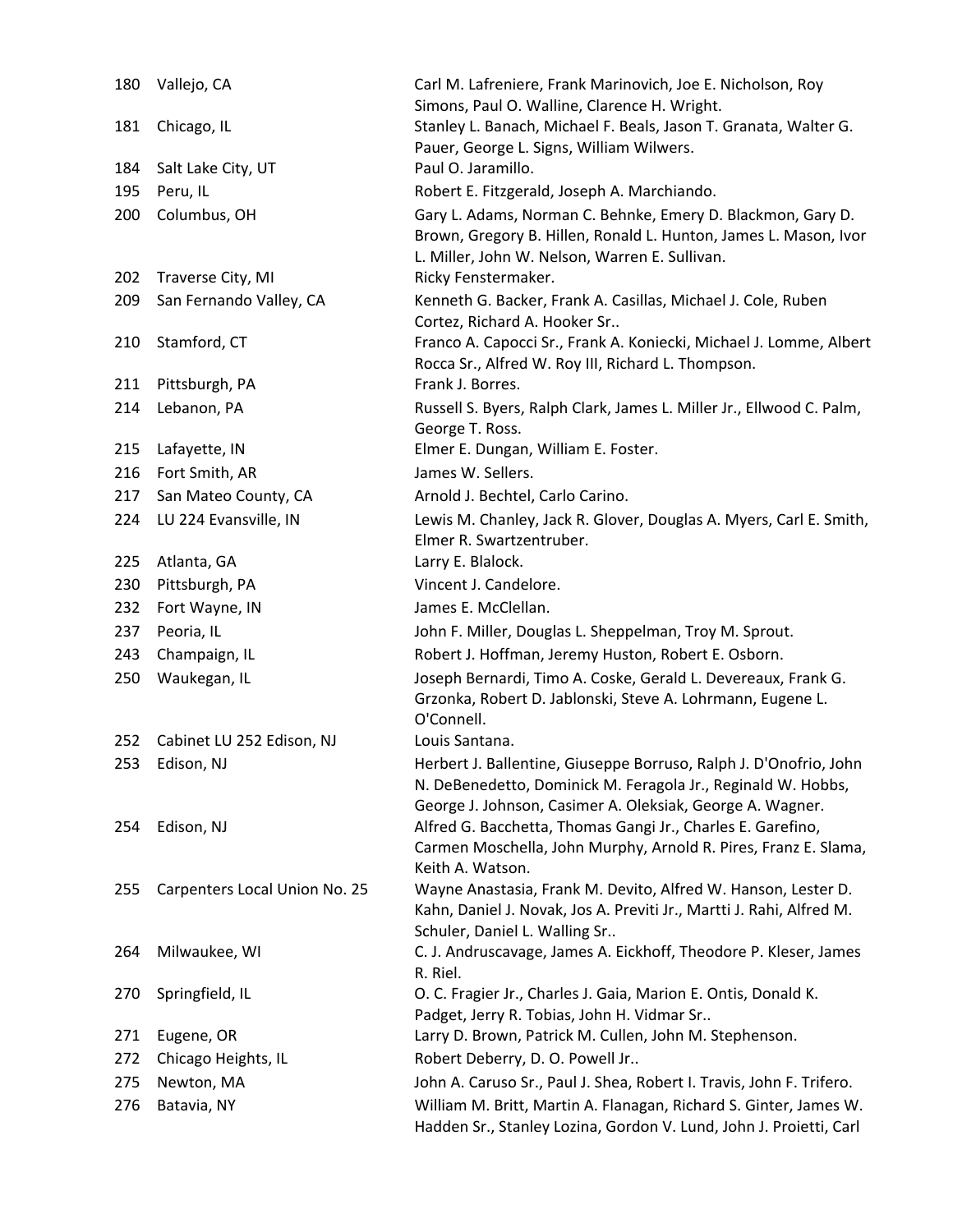|     |                               | G. Virtuoso, Edward Witaszek.                                                                                                    |
|-----|-------------------------------|----------------------------------------------------------------------------------------------------------------------------------|
| 277 | Binghamton, NY                | Larry Blair, Wilfred R. Clark, John W. Fredette, Richard J. Gillen,                                                              |
|     |                               | Douglas B. Haman Sr., Steve I. Hubble, Arthur Monty, Anthony                                                                     |
|     |                               | Rejman, Peter J. Roberts, Robert Thomas, George F. Yaw.                                                                          |
| 279 | Hopewell Junction, NY         | Robert G. Gallagher, Robert H. Johnson, Anthony J. Moretti, Carlo                                                                |
|     |                               | Novella, Frank Sabo Jr., Daniel Solit.                                                                                           |
| 283 | Augusta, GA                   | Brian H. Gavin.                                                                                                                  |
| 285 | Akron, OH                     | Joseph C. Chaney, Lee M. Kelley, Herman F. Parker, Larry S.                                                                      |
|     |                               | Parrish, James A. Slomsky, Elmer D. Whaley.                                                                                      |
| 290 | Hauppauge, NY                 | Bomani B. Barham, Raymond Blaquiere, Joseph L. Galasso, Gerald                                                                   |
|     |                               | J. Henry, George Holzmacher, Walter Hurst, Joseph Lourenco Jr.,                                                                  |
|     |                               | Donald V. Quenzer, Thomas V. Robillard, Patrick J. Ryan, George<br>Stolen, Maigonis Viksna, Walter R. Wilkinson, John J. Zavaro, |
|     |                               | Walter Zinnel.                                                                                                                   |
| 291 | Albany, NY                    | Joseph D. Baranski, Ryon A. Duquette, Rufus H. Pritchett Jr., John                                                               |
|     |                               | A. Stefanik, Stephen J. Szelwian.                                                                                                |
| 301 | LU 301 Indianapolis, IN       | Eugene E. Kidwell, Steve R. Strollo, Shane G. Williams.                                                                          |
| 302 | Huntington, WV                | Winston D. Moore.                                                                                                                |
| 308 | Cedar Rapids, IA              | Keith J. Burnell.                                                                                                                |
| 310 | Wausau, WI                    | Ray E. Berglund.                                                                                                                 |
| 311 | Joplin, MO                    | Paul J. Woods.                                                                                                                   |
| 314 | Madison, WI                   | James L. Bush, A. J. Chitwood, Johannes Harjung.                                                                                 |
| 315 | Kansas City, MO               | Roy Carter Jr., Eugene Durbin Jr., Frank F. Foglesong, Bennie H.                                                                 |
|     |                               | Kinser, Louis P. Villegas.                                                                                                       |
| 322 | Local 322 - St. Paul, MN      | Archie L. Curtis, Alan J. Ehli, Edgar W. Hansen, Joseph J. Hruska,                                                               |
|     |                               | Gary L. Philipp, Donald A. Schwarz.                                                                                              |
| 329 | Oklahoma City, OK             | Lloyd G. Williamson.                                                                                                             |
| 343 | Winnipeg, MB, Canada          | Martin Schultz.                                                                                                                  |
| 344 | Waukesha, WI                  | Richard S. Estock, William J. Haldeman, Walter Konstanski,                                                                       |
|     |                               | Leonard B. Omernik, Leon J. Ruder, Thomas L. Townsend, Helmut                                                                    |
|     |                               | Wolff.                                                                                                                           |
| 351 | Toledo, OH                    | Herbert Garsey, Kenneth E. Leitner, Raymond J. Lewis, Donald E.<br>Moore, Ronald N. Smith, John E. Williams.                     |
| 357 | Draffenville, KY              | Larry H. Coursey, Edward G. Davidson, Harvey D. Pittman.                                                                         |
| 363 | Elgin, IL                     | Robt L. Bingaman, Richard W. Goins, Gary E. Tewksbury.                                                                           |
| 372 | Lima, OH                      | Brooks D. Knoch.                                                                                                                 |
| 373 | Interior Systems Northeast, O | Josip Baric, James F. Morris, Russell L. Powers.                                                                                 |
| 380 | Prov Of Quebec, Canada        | Rolland Sauve.                                                                                                                   |
| 388 | Richmond, VA                  | Lee H. Richardson, Samuel R. Roberts.                                                                                            |
| 397 | Whitby, ON, Canada            | Howard Blunt, Walter J. Stokes.                                                                                                  |
| 405 | Santa Clara County, CA        | John P. Gargiulo, James C. Green, Perry Neff, Hobert C. Oxley,                                                                   |
|     |                               | Gordon Patterson, Richard A. Peters.                                                                                             |
| 407 | Local 407 Albuquerque, NM     | Clyde W. Buckelew, Gerald A. Hern, Joseph Marquez, Raymond V.                                                                    |
|     |                               | Sandoval.                                                                                                                        |
| 408 | Phoenix, AZ                   | James R. Karch, Marco Magallanes.                                                                                                |
| 409 | Westside, CA                  | Edward L. Davis, Florentino Elicegui, Leonard D. Kline Jr., Joseph                                                               |
|     |                               | Ohalloran, Warner L. Perry, Charles M. Santori.                                                                                  |
| 413 | South Bend, IN                | Russell A. Thompson.                                                                                                             |
| 427 | Carpenters Local Union 427 Om | Virgil Webster.                                                                                                                  |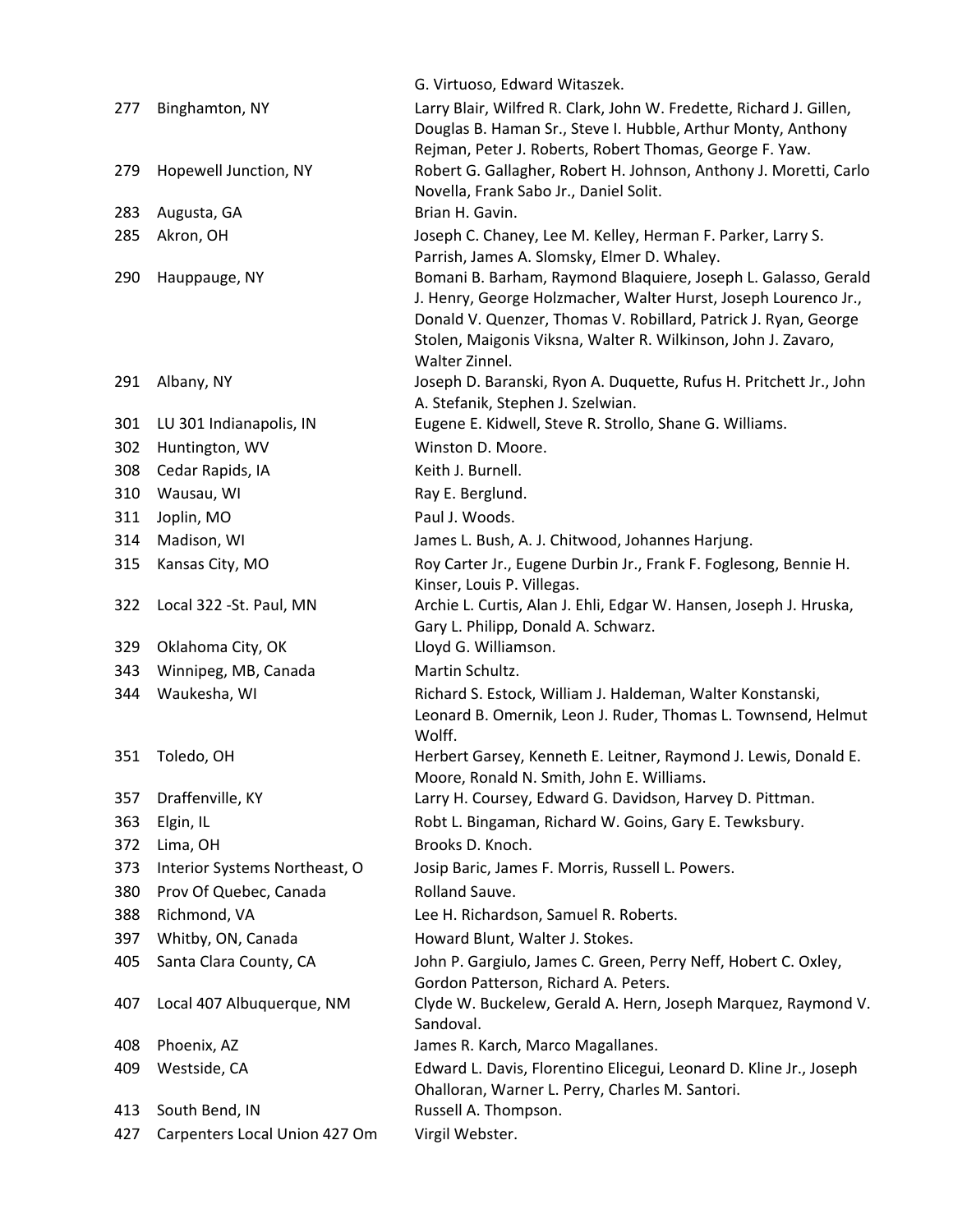| 429 | Arlington, TX                 | Joe Chudej, John L. King, Robert H. McCally, Edgar M. Renfro, J. L.<br>Welborn.                                                                                                                                                                                                                                                                                                                                                                                    |
|-----|-------------------------------|--------------------------------------------------------------------------------------------------------------------------------------------------------------------------------------------------------------------------------------------------------------------------------------------------------------------------------------------------------------------------------------------------------------------------------------------------------------------|
| 434 | Chicago, IL                   | Thomas J. Hoogland, Jerome C. Menard.                                                                                                                                                                                                                                                                                                                                                                                                                              |
| 435 | Cleveland, OH                 | James A. Geiss, Albert C. Hanchey, Merslaw W. Lawer, Robert W.<br>Maas, Frank A. Mihelcic, Thomas J. Million, August G. Poliafico,<br>Kenneth J. Rosborough, William R. Sanders, Harry E. Snyder,<br>Anthony O. Sourek, Russell L. Stefancin, Thomas Tomko, Herman<br>Wesemeyer, Robert F. Zeigler, William Zinni, Robert Zudell.                                                                                                                                  |
| 437 | Portsmouth, OH                | Teresa J. Chaney, B. E. Collignon, Robert A. Shoemaker, Charles H.<br>Williams.                                                                                                                                                                                                                                                                                                                                                                                    |
| 454 | Philadelphia, PA              | Donald F. Burns, Quetti Cerroni, Joseph Darragh, Dale Fetterman.                                                                                                                                                                                                                                                                                                                                                                                                   |
| 472 | Ashland, KY                   | Austin Ison, Arvel E. Young.                                                                                                                                                                                                                                                                                                                                                                                                                                       |
| 494 | Windsor, ON, Canada           | Carlos G. Casagrande, William Hofsteteris, Roland St. Pierre.                                                                                                                                                                                                                                                                                                                                                                                                      |
| 496 | Kankakee, IL                  | Jack Kuffel Jr., Thomas G. Schroeder.                                                                                                                                                                                                                                                                                                                                                                                                                              |
| 505 | Santa Cruz County, CA         | Johnny R. Church, Vernon B. Garfield.                                                                                                                                                                                                                                                                                                                                                                                                                              |
| 515 | Colorado Springs, CO          | Robert K. Berry, Bobby L. Clayton, Charles M. Thiele.                                                                                                                                                                                                                                                                                                                                                                                                              |
| 525 | Battle Creek/Kalamazoo, Bento | Michael E. Cain, Dennis W. Conlogue, Lawrence L. Larsen.                                                                                                                                                                                                                                                                                                                                                                                                           |
| 527 | Nanaimo, BC, Canada           | Patrick C. Lowe.                                                                                                                                                                                                                                                                                                                                                                                                                                                   |
| 547 | San Diego, CA                 | Stephen G. Chapman, George Esades, Carrol W. Findahl.                                                                                                                                                                                                                                                                                                                                                                                                              |
| 548 | Minneapolis-St. Paul, MN      | Timothy J. Dunham.                                                                                                                                                                                                                                                                                                                                                                                                                                                 |
| 558 | Elmhurst, IL                  | Irvin C. Gackowski, John S. Wilson.                                                                                                                                                                                                                                                                                                                                                                                                                                |
| 579 | St John'S, NL, Canada         | Rex Coffin, Morgan A. Fudge, George F. Glynn.                                                                                                                                                                                                                                                                                                                                                                                                                      |
| 599 | Hammond, IN                   | Chester S. Bielak, John Verbeek.                                                                                                                                                                                                                                                                                                                                                                                                                                   |
| 600 | Lehigh Valley, PA             | Jerome M. McARDLE, Paul D. Serfass.                                                                                                                                                                                                                                                                                                                                                                                                                                |
| 605 | Monterey County, CA           | Peter Favazza, Manuel A. Munoz.                                                                                                                                                                                                                                                                                                                                                                                                                                    |
| 624 | Brockton, MA                  | David A. Dean.                                                                                                                                                                                                                                                                                                                                                                                                                                                     |
| 626 | Wilmington, DE                | George L. Bader, Earl F. Cockerham.                                                                                                                                                                                                                                                                                                                                                                                                                                |
| 630 | Long Beach, CA                | Waldo A. Bennier, John Benson, Charles L. Cowen, Lawrence Ghio<br>Sr., Solomon Kings, Gabriel Torres.                                                                                                                                                                                                                                                                                                                                                              |
| 634 | Salem, IL                     | William T. White.                                                                                                                                                                                                                                                                                                                                                                                                                                                  |
| 636 | Mt Vernon, IL                 | Larry O. Wood.                                                                                                                                                                                                                                                                                                                                                                                                                                                     |
| 638 | Marion, IL                    | Donald R. Jackson.                                                                                                                                                                                                                                                                                                                                                                                                                                                 |
| 640 | Metropolis, IL                | Jerry L. Duke.                                                                                                                                                                                                                                                                                                                                                                                                                                                     |
| 645 | Scranton, PA                  | Gerald R. Clay, Robt W. Keithline, William J. Salak, Charles E.<br>Steinbrenner, Walter E. Wash, Charles Zazzera.                                                                                                                                                                                                                                                                                                                                                  |
| 662 | Southwestern, IL              | Joseph M. Jouglard, Robert L. Lehman, Leslie J. Troue.                                                                                                                                                                                                                                                                                                                                                                                                             |
| 664 | Madison County, IL            | Marvin E. Mallory, John L. Singer, David M. Wieduwilt, David W.<br>Winchester.                                                                                                                                                                                                                                                                                                                                                                                     |
| 665 | Amarillo, TX                  | C. C. Fortenberry, Clarence W. Rakes.                                                                                                                                                                                                                                                                                                                                                                                                                              |
| 675 | Toronto, ON, Canada           | Antonio Botelho, Roberto Ceravolo, Gaetano Dinardo, Bernard<br>Horvat, Alexandre Savoie, Stjepan Ulakovic, Edward Wade.                                                                                                                                                                                                                                                                                                                                            |
| 687 | Detroit & Metro Area, MI      | Paul A. Antonelli, Donald S. Baird, Chas W. Blackwell, Garlin A.<br>Boling, Ernest L. Burgess, Kenneth Combest, Dennis T. Crossley Jr.,<br>Unman J. Foster, Arnold Hellner, Ralph Kesterson, Max Locher,<br>Michael L. Long, Jason W. McMaster, James McNeil, Henry S.<br>Modrzynski, Wilbur L. Nelson, Charles P. O'Connor, Carl D.<br>Paulson, Thomas E. Pawlowski, David L. Robinson, Harry W.<br>Steins, Harold Stoll, Dwain Taylor, Douglas E. Thorpe, Edward |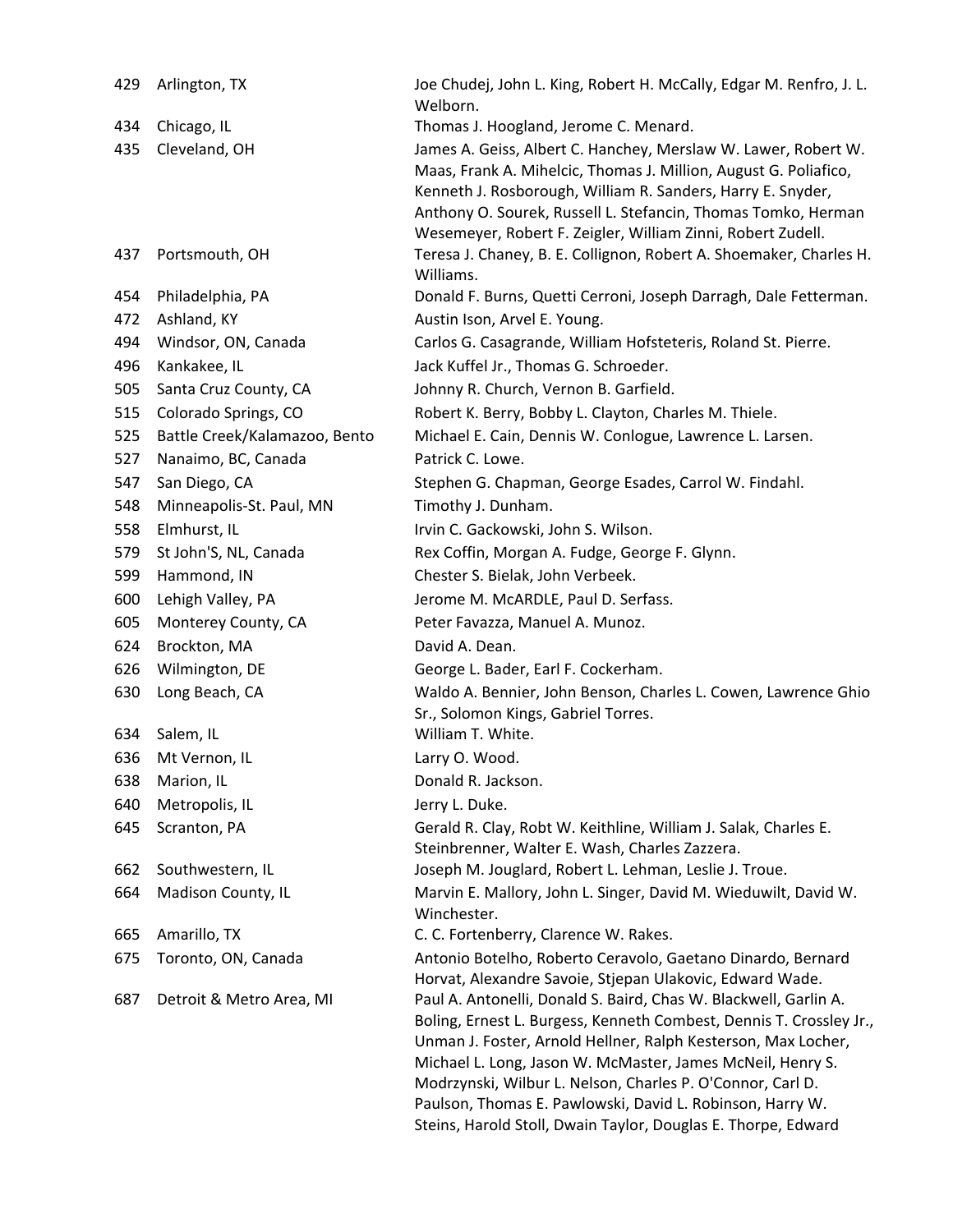|     |                               | Tucker, David Van Damme, Thomas J. Weingartz, Thomas West,<br>James L. Wilson III.                                                                                                                                                                                                                    |
|-----|-------------------------------|-------------------------------------------------------------------------------------------------------------------------------------------------------------------------------------------------------------------------------------------------------------------------------------------------------|
| 690 | Little Rock, AR               | R. C. Hayes.                                                                                                                                                                                                                                                                                          |
| 701 | Fresno, CA                    | Wilburn B. Rines, Donald D. Tudman.                                                                                                                                                                                                                                                                   |
| 706 | Saginaw/Flint, MI             | Jess J. Miller.                                                                                                                                                                                                                                                                                       |
| 713 | Alameda County, CA            | Espiridon Alfaro, Michael J. Griffiths, Adolph Jacob Jr., Michael C.<br>Jensen, Edward L. Kiger, Michaelangelo Krango, James Moshier,<br>Brian C. Ott, Robert Ruhl, Michael E. Ryall, Juho K. Sievila, Richard<br>S. Suuronen, Elmo Tamburrino, William W. Tuohy, Leroy F. White,<br>Milton J. Wyman. |
| 716 | Millwright Local 716 St Louis | Michael F. Lagesse, Richard D. Poston.                                                                                                                                                                                                                                                                |
| 721 | Los Angeles, CA               | Victor Delatorre, Robert English, Joaquin Medina, Frank M. Snapp<br>Jr., Rudolph Tornamar.                                                                                                                                                                                                            |
| 729 | Millwright & Machinery Erecto | Wm M. Johnson Sr                                                                                                                                                                                                                                                                                      |
| 731 | Sheboygan, WI                 | Robert Ehrenreich.                                                                                                                                                                                                                                                                                    |
| 735 | Mansfield, OH                 | Robert A. Bauer.                                                                                                                                                                                                                                                                                      |
| 740 | New York, NY                  | Louis E. Springer.                                                                                                                                                                                                                                                                                    |
| 743 | Bakersfield, CA               | John L. King, Greg S. McAvoy.                                                                                                                                                                                                                                                                         |
| 745 | Honolulu, HI                  | Masanobu Gushiken, Jerry T. Imazaki, Hatsuo Maemura, Larry T.<br>Nishimoto, Toshio Saito, Hisao Shimizu, Toshiyuki Tagawa, Shigeo<br>Tamaye, Seiichi Uemura, Leonides Visitacion, David J. Wong,<br>Yoshiwo Yamaki.                                                                                   |
| 746 | West Oahu-Hawaii              | Reynaldo D. Ballesteros, Erric C. Odom.                                                                                                                                                                                                                                                               |
| 751 | Santa Rosa, CA                | Gerald L. Harris, Kenneth M. Meeks, John F. Tipton.                                                                                                                                                                                                                                                   |
| 759 | Westmoreland County, PA       | Frons M. Beere, Robert S. Obryon, George C. Saldana, Robert C.<br>Wise.                                                                                                                                                                                                                               |
| 785 | Cambridge, ON, Canada         | Andre Church.                                                                                                                                                                                                                                                                                         |
| 790 | Dixon, IL                     | John H. Jossendal, Steve Kness, Arnold E. Stewart, William J.<br>Wernick.                                                                                                                                                                                                                             |
| 803 | Orange, CA                    | Robert W. Chapek, Jerry J. Currier, James A. Herndon, Arthur G.<br>Keener, Kevin B. Sheik.                                                                                                                                                                                                            |
| 804 | Wisconsin Rapids, WI          | William Zoromski.                                                                                                                                                                                                                                                                                     |
| 808 | Blackfoot, ID                 | Farrell L. Green, Gary C. Williams.                                                                                                                                                                                                                                                                   |
| 839 | Des Plaines, IL               | Patrick W. Barnett, Avid J. Callsen, Ninko M. Calov, Scott W.<br>Kuntze, Roger W. Lietzau, John L. Marut, Byrne McClung, Lloyd W.<br>Miller, Stephen A. Wood.                                                                                                                                         |
| 845 | Delaware County, PA           | William C. Dillon, Frank Hubbart.                                                                                                                                                                                                                                                                     |
| 899 | Parkersburg, WV               | Carl R. Kimble, James C. Matthews, Charles A. Murphy.                                                                                                                                                                                                                                                 |
| 916 | Aurora, IL                    | Gerald Day.                                                                                                                                                                                                                                                                                           |
| 922 | Harmony, PA                   | Anthony P. Korcan, Ronald J. Sacco.                                                                                                                                                                                                                                                                   |
| 926 | Brooklyn, NY                  | Aristidis Ignatiadis.                                                                                                                                                                                                                                                                                 |
| 930 | St Cloud, MN                  | Otto Vendell.                                                                                                                                                                                                                                                                                         |
| 944 | San Bernardino, CA            | Scott G. Luvisi, James T. McCallister.                                                                                                                                                                                                                                                                |
| 945 | Jefferson City, MO            | Danny E. Rakestraw.                                                                                                                                                                                                                                                                                   |
| 947 | Ridgway Pennsylvania, PA      | Robert E. Hochstine, Sterl E. Tuller.                                                                                                                                                                                                                                                                 |
| 950 | Tyrone, PA                    | Harold E. Owens, Jos M. Pavlic Jr                                                                                                                                                                                                                                                                     |
| 955 | Appleton, WI                  | Kevin L. Bubolz, Lyle G. Langenhuizen, Andrew K. Melzer, Orville<br>R. Radig.                                                                                                                                                                                                                         |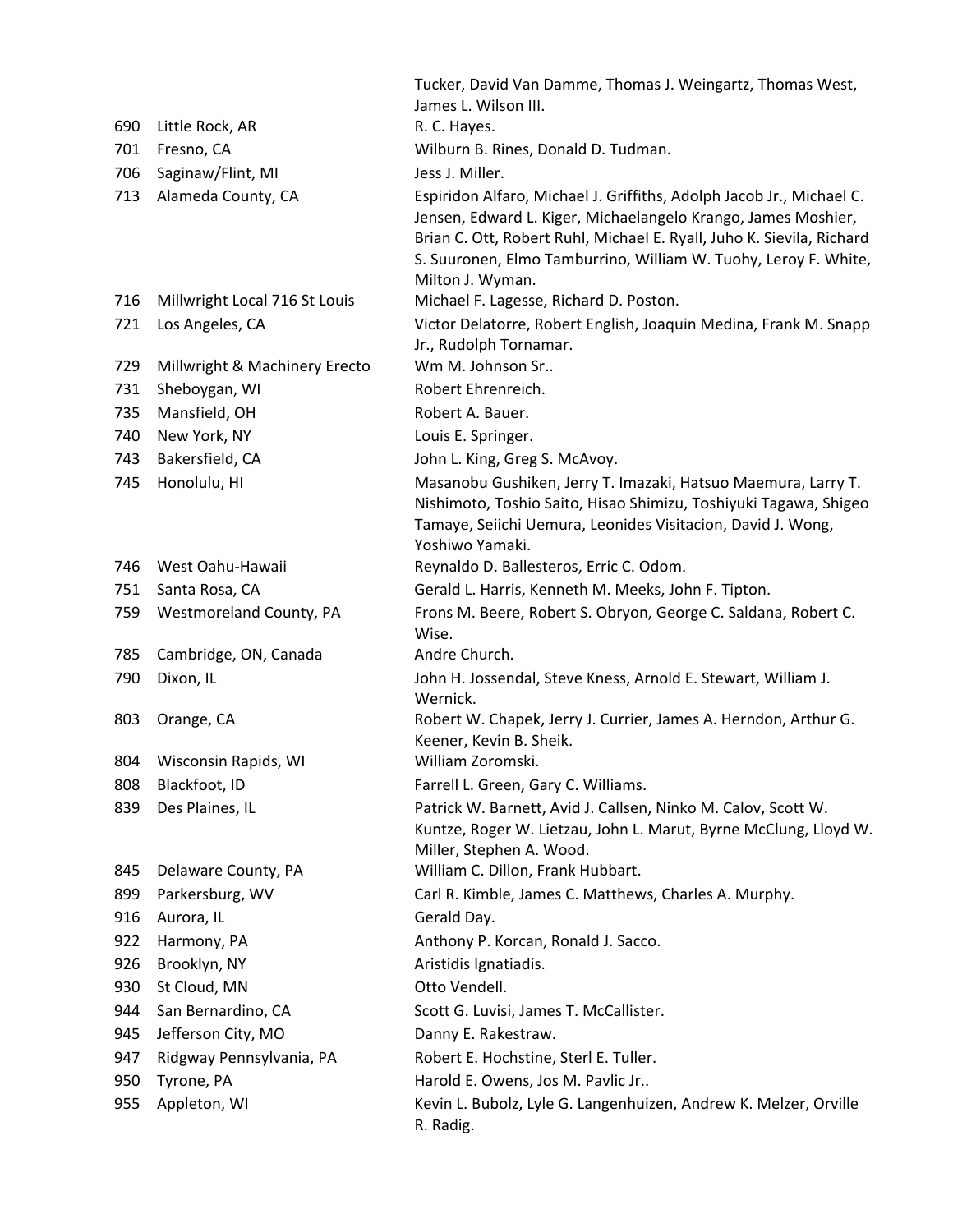| 971          | Reno, NV                                                       | Wayne R. Frye, Scott P. Harper, Michael W. Noll.                                                                                                                                                                                                                  |
|--------------|----------------------------------------------------------------|-------------------------------------------------------------------------------------------------------------------------------------------------------------------------------------------------------------------------------------------------------------------|
| 1005         | Hobart, IN                                                     | Tim P. Staats.                                                                                                                                                                                                                                                    |
| 1009         | St John'S, NL, Canada                                          | Malcolm Rolls.                                                                                                                                                                                                                                                    |
| 1016         | Muncie, IN                                                     | Charles A. Ripley.                                                                                                                                                                                                                                                |
| 1024         | Cumberland, MD                                                 | John H. Beckman, Joseph E. Crabtree, Franklin E. Imes.                                                                                                                                                                                                            |
| 1030         | Prov Of Ontario, ON, Canada                                    | Skylar D. Leal.                                                                                                                                                                                                                                                   |
| 1045         | Detroit, MI                                                    | Willie L. Bridges Jr., Biagio W. Calliea, Charles Hunsinger, Wesley<br>W. McAfee, Raffaele Perrini, Robert Puninske, Harry Sawka,<br>Adolph Scott, Frederick J. Winter.                                                                                           |
| 1051         | Springfield, IL                                                | Randy Brady.                                                                                                                                                                                                                                                      |
| 1056         | Waupaca, WI                                                    | Steven N. Ferguson Sr., James A. Giese, Floyd B. Kieffer.                                                                                                                                                                                                         |
| 1072         | Toronto, ON, Canada                                            | Manuel F. Costa.                                                                                                                                                                                                                                                  |
| 1073         | Philadelphia, PA                                               | Gerard J. Passavanti.                                                                                                                                                                                                                                             |
| 1074         | Eau Claire, WI                                                 | Ronald C. Stevens.                                                                                                                                                                                                                                                |
| 1076<br>1090 | Millwrights Kentucky & Indian<br>Millwright & Piledrivers Ohio | Joe Bobinac Sr., Aaron L. Brown, Kenneth W. Davis, Timothy C.<br>Hardin, Warren E. Haun, Joseph D. Howard, William B. Saxe,<br>Nolan H. Schwartz, Ronald D. Scott, Raymond J. Stevens.<br>John R. Clark, John R. Erickson Jr., Everett J. Leclaire, Joe C. Little |
|              |                                                                | IV, Dennis M. Metzger, Donald O'Malley, Richard W. Sehnert,<br>William R. Thomas.                                                                                                                                                                                 |
| 1091         | Bismarck Mandan, ND                                            | Randy J. Nauman.                                                                                                                                                                                                                                                  |
| 1098         | Baton Rouge, LA                                                | Clifton P. Allen, Charles S. Hudson, Gene Landry, Gene A. Pastor.                                                                                                                                                                                                 |
| 1102         | Detroit, MI                                                    | Donald C. Moore, Kerry S. Read, James H. Toombs.                                                                                                                                                                                                                  |
| 1109         | Visalia, CA                                                    | Addrien Smith.                                                                                                                                                                                                                                                    |
| 1145         | Washington, DC                                                 | Elmer Frohlich Jr., Franklin J. Quade.                                                                                                                                                                                                                            |
| 1151         | Thunder Bay, ON, Canada                                        | Edward Marsh, Alfred Schoffer.                                                                                                                                                                                                                                    |
| 1155         | Columbus, IN                                                   | Betty L. Foist.                                                                                                                                                                                                                                                   |
| 1159         | Point Pleasant, WV                                             | Willard D. Hunt.                                                                                                                                                                                                                                                  |
| 1176         | Fargo, ND                                                      | Everett W. Coon, Alert V. Endahl, Larry O. Hjelden, Robert E.<br>Olson, David Tastad.                                                                                                                                                                             |
| 1178         | Halifax, NS, Canada                                            | Joseph A. White.                                                                                                                                                                                                                                                  |
| 1185         | Chicago, IL                                                    | R. A. Kostuchowski.                                                                                                                                                                                                                                               |
| 1207         | Charleston, WV                                                 | Samuel T. Bennett.                                                                                                                                                                                                                                                |
| 1234         | Detroit, MI                                                    | Kenneth J. Drewior, Theodore E. Petz, John T. Swartz.                                                                                                                                                                                                             |
| 1245         | Las Cruces, NM                                                 | Nabor Gutierrez, James C. Read, Lewis W. Stroud.                                                                                                                                                                                                                  |
| 1256         | Sarnia, ON, Canada                                             | Ronald Cole, Donald Keyes, Ken Trepanier.                                                                                                                                                                                                                         |
| 1260         | Iowa City, IA                                                  | Brad Feagins, Gerald T. Fedler.                                                                                                                                                                                                                                   |
| 1263         | Atlanta, GA                                                    | Lee A. Dickerson, Karina D. Hill.                                                                                                                                                                                                                                 |
| 1281         | Anchorage, AK                                                  | Jacob J. Haffner.                                                                                                                                                                                                                                                 |
| 1325         | Edmonton, AB, Canada                                           | Ermidio Buset, Joseph Edward DeYoung, Steven Horgan, Dragan<br>Kovarbasic, Roderick D. Milligan, Albert Potiuk, Barrie Regan,<br>Tony Summers.                                                                                                                    |
| 1338         | Charlottetown, PE, Canada                                      | Wilfred J. Cheverie.                                                                                                                                                                                                                                              |
| 1370         | Kelowna, BC, Canada                                            | John A. Dierick, William Vandale.                                                                                                                                                                                                                                 |
| 1382         | Rochester, MN                                                  | Robert J. Rauen.                                                                                                                                                                                                                                                  |
| 1410         | Kingston, ON, Canada                                           | Robert E. Taylor, Patrick W. Valiquette.                                                                                                                                                                                                                          |
| 1445         | Topeka, KS                                                     | Billy R. Huddleston, Ivan E. Wiggins.                                                                                                                                                                                                                             |
|              |                                                                |                                                                                                                                                                                                                                                                   |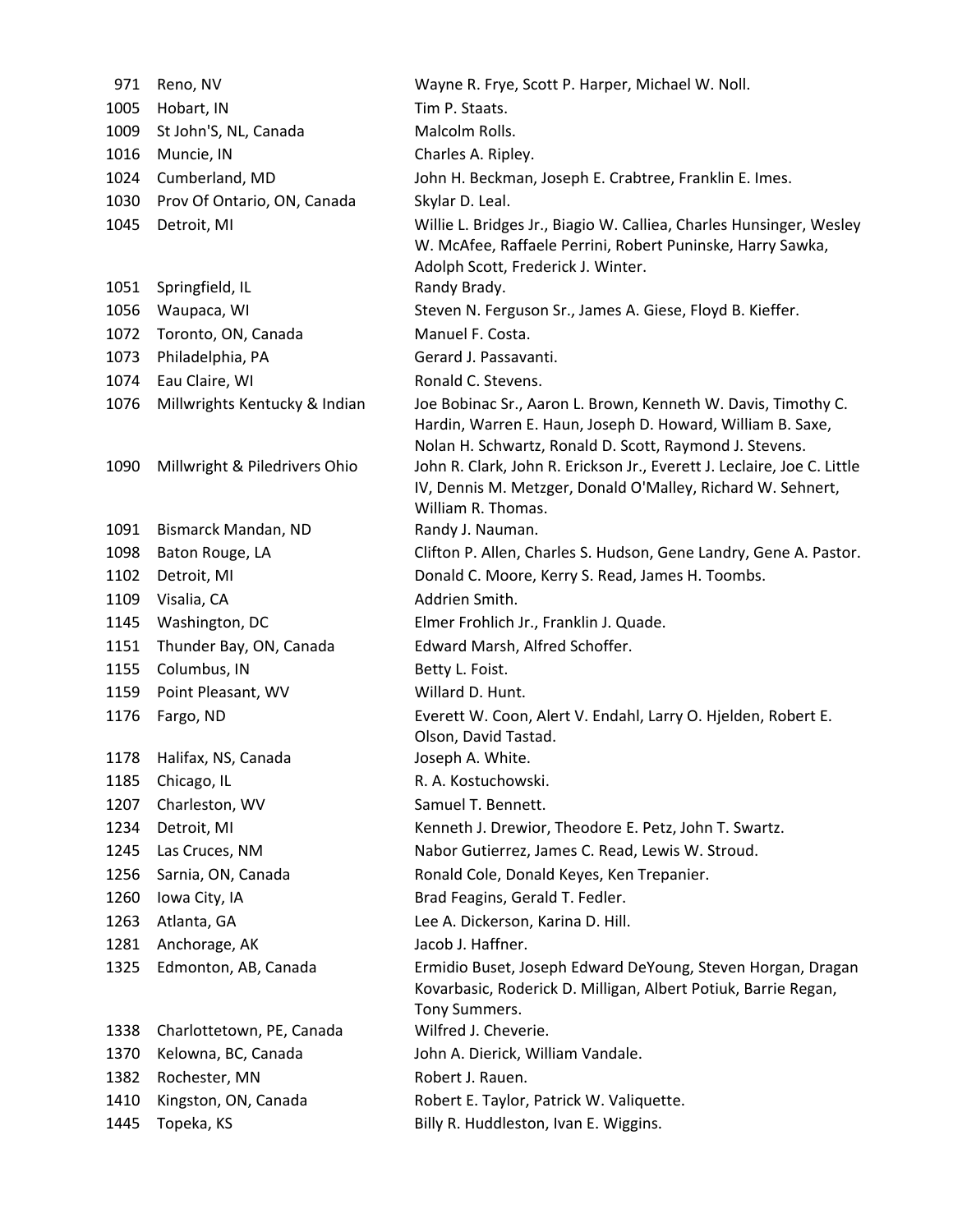1506 Los Angeles, CA Ronald K. Redmond. 1510 Upper Peninsula, MI Floyd Beaudry. 1529 Kansas City, KS Albert O. Davis. 1541 Vancouver, BC, Canada Stanley Cruise. 1592 Sarnia, ON, Canada Ted Carron, Richard K. Hughes. 1595 Montgomery County, PA Joseph J. Angell JR.. 1650 Lexington, KY Edwin B. Baker, Robert L. Smith. 1669 Fort William, ON, Canada Elis Hakanen, John P. McAllister. 1693 Chicago, IL David C. Gorniak, Dan F. Souza. 1755 Parkersburg, WV Richard W. Eads, Sidney L. Finney. 1780 Las Vegas, NV Robert J. Carrillo. 1809 Hialeah, FL **Jack S. Stanger.** 1820 Orlando, FL **Francisco Medina.** 1836 Russellville, AR Dennis L. Curtis. 1839 Washington, MO Robt L. Kelly Jr., James T. Renner. 1889 Downers Grove, IL James L. Gasdiel, John Paolini. 1905 Orlando FL Ronald L. Garren. 1907 Greater Vancouver, BC, Canada William Fridleifson. 1925 Columbia, MO Eugene Gruender. 1934 Local 1934 ‐Bemidji, MN Ervin A. Oldenburg. 1946 London, ON, Canada Wayne G. Harrison. 1977 Las Vegas, NV **Ronald T. Massey.** 2012 Seaford, DE I. C. Powell Jr., Charles P. West. 2030 St Genevieve, MO Joseph M. Hayden Jr. 2044 Fernandina Beach, FL Beach, FL Beach Robert T. Johnson.

1460 Edmonton, AB, Canada Howard O. Robinson, George Semeniuk. 1503 Portland, OR Derald T. Dadson, Dwayne Fuller, Roy Garman, Arvo E. Mattson, Brad R. Pavlicek, Royal E. Whiteaker. 1539 Chicago, IL Chicago, IL Roger L. Antkowiak, Louis F. Mango, Danforth A. Nissen. 1554 Millwrights‐Nashville, TN David W. Abray, Dale L. Cole, Michael B. King. 1556 New York, NY Frank Cooper Jr., Thomas B. Fitzpatrick, Guarionex R. Perez, Ronald G. Thomson. 1588 Sydney, NS, Canada David G. Bona, Ambrose G. Morrison, Wilfred J. Samson. 1596 St Louis, MO James L. Fortel, Robert W. Glover, Gerald L. Ives, Michael G. Powell, Elvern E. Rieger, Edward R. Vaughn, Bernhard Voss. 1598 Victoria, BC, Canada Marcello Dardengo, Martin Hoydal, Darrel G. Orr. 1599 Redding, CA Robert J. Benson, Robert D. Bigley, Wm H. Denmark. 1607 Millwright Local 1607, CA Joseph F. Leprohon, Stephen L. Sanford. 1800 Arroyo Grande, CA **David Dewelt, Shizue T. Mizuki, Lewis L. Patrick**, Rory T. Turner. 1856 Philadelphia, PA Stephen E. Bondura, Jack A. Heck, Alexander Sansoni. 1906 Philadelphia, PA Eric L. Grob, Stanley A. Lukas Jr., Donald J. Quinn, Theodore L. Schultz. 1985 Prov Of Saskatchewan, SK, Can Darrell G. Garstin, Hans M. Giesen, Randal Harper, Ed Hazelwant‐ er, Terry A. White. 1996 Vermont/Maine Earle W. Bates Jr., William J. Colfer, Nelson L. Emerton, Earl G. Fenwick, George R. Hogan. 2103 Calgary, AB, Canada Mario Ceccato, Allan D. Thistlethwaite.